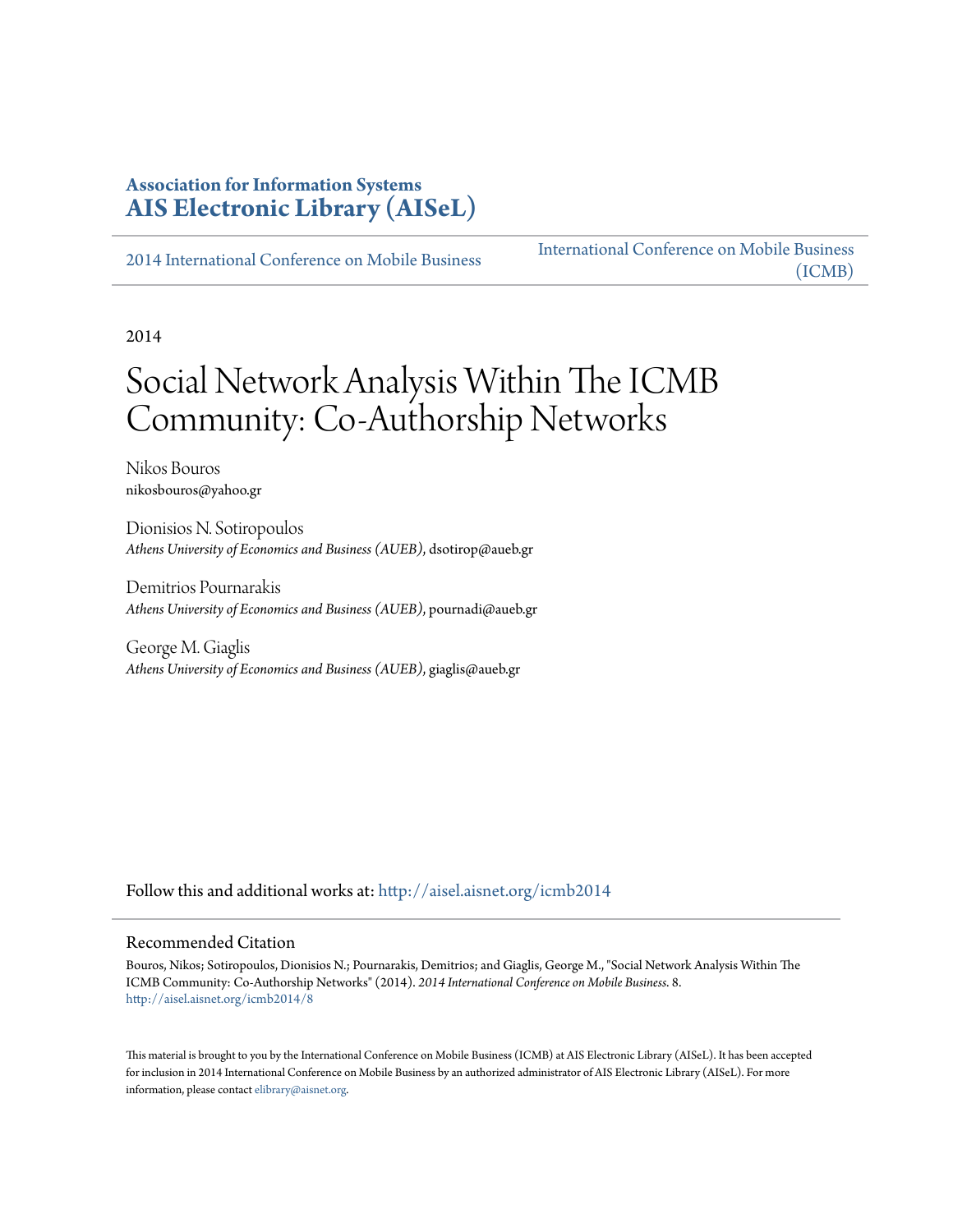## **SOCIAL NETWORK ANALYSIS WITHIN THE ICMB COMMUNITY: CO-AUTHORSHIP NETWORKS**

**Nikos Bouros** (nikosbouros@yahoo.gr), **Dionisios N. Sotiropoulos** (dsotirop@aueb.gr), **D. Pournarakis** (pournadi@aueb.gr) and **George M. Giaglis** (giaglis@aueb.gr)

Athens University of Economics Business, Department of Management Science

### Abstract

*Founded in Athens during 2002, ICMB developed to the major international research conference on mobile business with a significant number of researchers and authors contributing state of the art scientific papers in academia. In this paper we examine the state of the ICMB co-authorship network from 2002 to 2013 by applying Social Network Analysis techniques and measures. Our analysis is based on a network model generated by data gathered from papers featured in the aforementioned conferences. Our analysis consists of metrics such as clustering analysis, degree, betweenness centrality measures as well as network component related properties. These measures aim to answer a wide range of questions about collaboration patterns, such as the numbers of papers submitted, coauthorships, and showcase how patterns of collaboration emerge between larger scale, tightly connected node formations of the co-authorship network.* 

*Keywords: Social Networks Analysis, ICMB, Co-authorship network*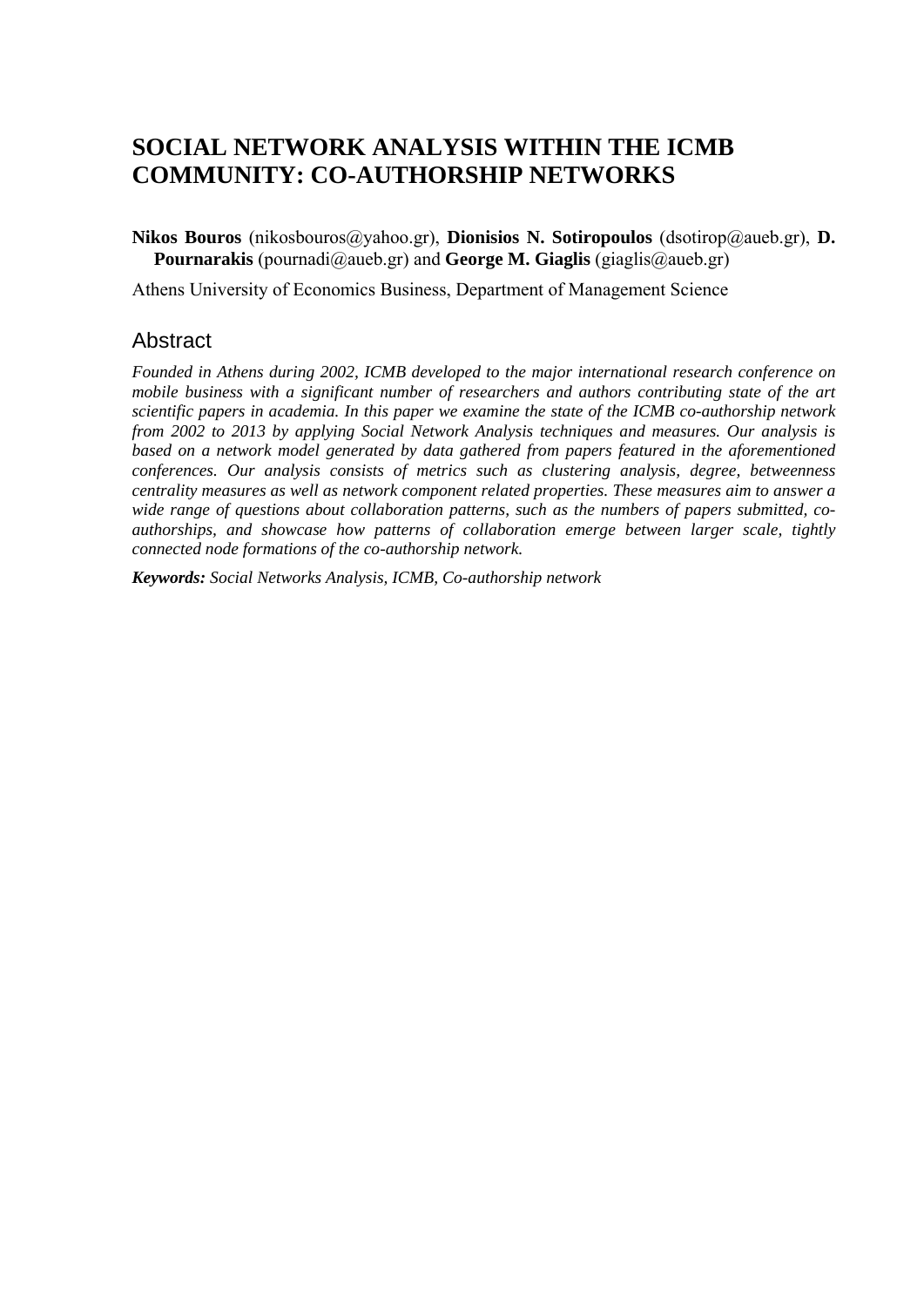### 1 Introduction

Mobile business changed a lot in the last twelve years, rising from a niche topic - all the way along the Gartner hype cycle - to one of the most relevant issues for many of today's businesses and researchers. Mobility changes users' daily lives in its private as well as in its professional part. Mobile business created own ecosystems, constantly changes them and even begins to change existing ecosystems in the real world, redistributing market power in consumer-oriented industries and revolutionizing business processes in all industries that include mobility aspects or mobile workers. In the future, we will see mobility as the invisible norm [1]. These words taken from an abstract of ICMB's 2013 Conference material posted on the web, identify the importance of Mobile Business and stress the need for continuous research on the field. Picking up from 2013, ICMB 2014 which will be held in London from June 4 to June 5 2014 aims at continuing ICMB's mission on the exploration and debate of new business models and services that leverage mobile and ubiquitous computing technologies.

ICMB Conferences have induced a pattern of co-authorship collaborations between participants which have shaped the domain of mobile business in both academic and managerial sectors over the past decade. Our goal in this paper is to get an in depth view of these collaborations, by applying social networks analysis techniques, in order to attain deeper knowledge on the specific community and its works.

To perform this analysis we gathered all published articles from the proceedings of the conferences. Three undergraduate students coded the data that was essential for analysis such as authors, titles, year, etc. in .csv format. Data was then imported to an SQL Database for preliminary analysis to be performed. The team used Gephi for visualization based analysis and MatLab for statistical analysis presenting findings in graph, chart and table formats.

### 2 Background

### **2.1 ICMB**

Founded in 2002 in Athens, ICMB developed to the major international research conference on mobility and mobile business to date. ICMB has been held annually since 2002, each year in a different region of the world. Prior locations include Athens, Greece (2002), Vienna, Austria (2003), New York, USA (2004), Sydney, Australia (2005), Copenhagen, Denmark (2006), Toronto, Canada (2007), Barcelona, Spain (2008), Dalian, China (2009), Athens, Greece (2010), Como, Italy(2011), Delft, Netherlands(2012), Berlin, Germany(2013) and London, UK(2014). More than 600 papers have been shared in the proceedings from more than 1000 authors around the world.

### **2.2 Social Network Analysis**

Social Network Analysis is a field of research that has been studied from the start of the 20th century by social scientists and recently has attracted interest, especially with the rapid rise and proliferation of online social networks, in disciplines such as information systems, economics and computer science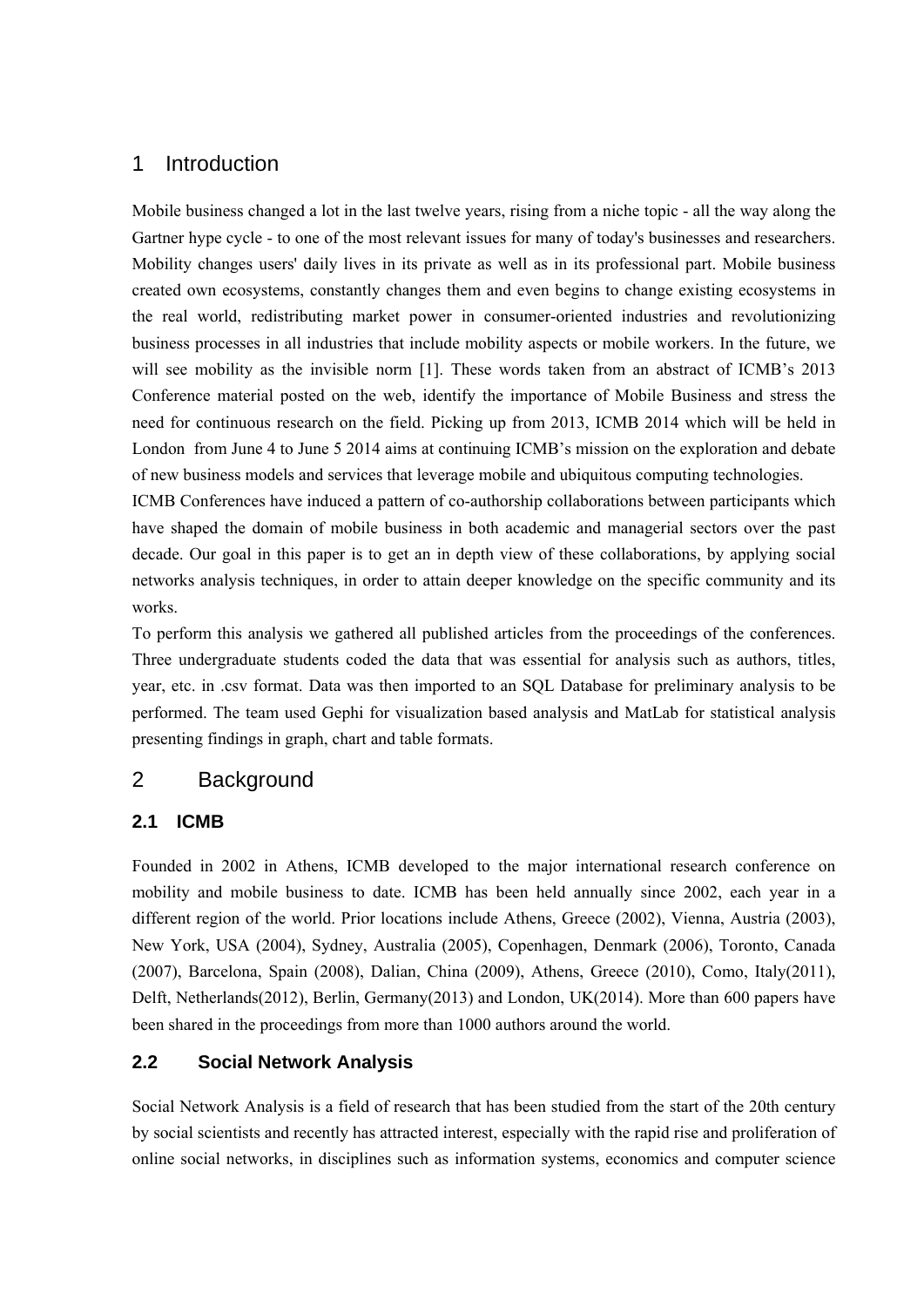[2, 3, 4, 5 and 10]. Popular examples of network analysis findings are Milgram's small world problem also known as "Six Degrees of Separation" experiment [6, 7], The Erdős number [8] and the Kevin Bacon game [9]. These examples have become cornerstones in using network analysis to discover relationships within networks and since then, network science has evolved providing mature metrics that reveal associations between network members.

The basic notion behind networks or graphs is that they consist of collections of points joined by lines revealing patterns of interconnections among a set of things [4]. Nodes typically represent actors whilst edges reveal a form of relationship between two actors. This representation allows researchers to apply graph theory allowing them to solve problems which otherwise would require complex mathematical processing [11]. When people interact, they share knowledge, change knowledge, create knowledge, etc. Studying and modeling networks allows us to discover what knowledge there is, who has it and how it was generated. As soon as the graph has been established, Graph Theory and Social network Analysis allows us to define characteristics of the actors and characteristics of the relationships. Properties such as the diameter, clustering, giant component and small worlds provide information about the network as a whole, revealing information about the relationships between the actors in the network. On the other hand properties such as centrality measures, degree and clustering coefficients reveal information about the individual in the network.

#### **2.3 Co-authorship Networks**

Co-authorship networks hold a substantial place in social network analysis and have been studied since the 1960's in an attempt to examine scientific collaborations at an interdisciplinary and international level [12, 13 and 14]. Incentives to do so are due to a number of reasons we briefly present below. Early research in co-authorship networks aimed at analyzing the financial support required for forming teams [14]. Sub-Authorship is another sector which analysis of co-authorship networks aimed at studying. In 2002, Laudel showed that a major part of collaboration is not acknowledged either through a proper acknowledgement or through co-authorship. Another interesting finding is that published in 1994 by Kretschmer who analyzed aspects of social stratification in scientific collaboration at the micro level with the main findings revealing extramural collaboration characterized by similarity of the social status in contrast to intramural collaboration showing significant differences of the social status of the co-authors [16]. Newman has studied co-authorship networks revealing small networks topology while Barabasi also pointed out the short path that connects authors in scientific research [17, 18]. Finally Glanzel and Schubert analyzed co-authorship networks revealing cross-national collaboration at both author and country level [19].

### 3 Constructing Co-authorship Networks

#### **3.1 Weighted, directed co-authorship networks**

In this section, we lay the fundamental representational framework that we have utilized to construct the underlying co-authorship network for the ICMB conference. Our formulation builds upon the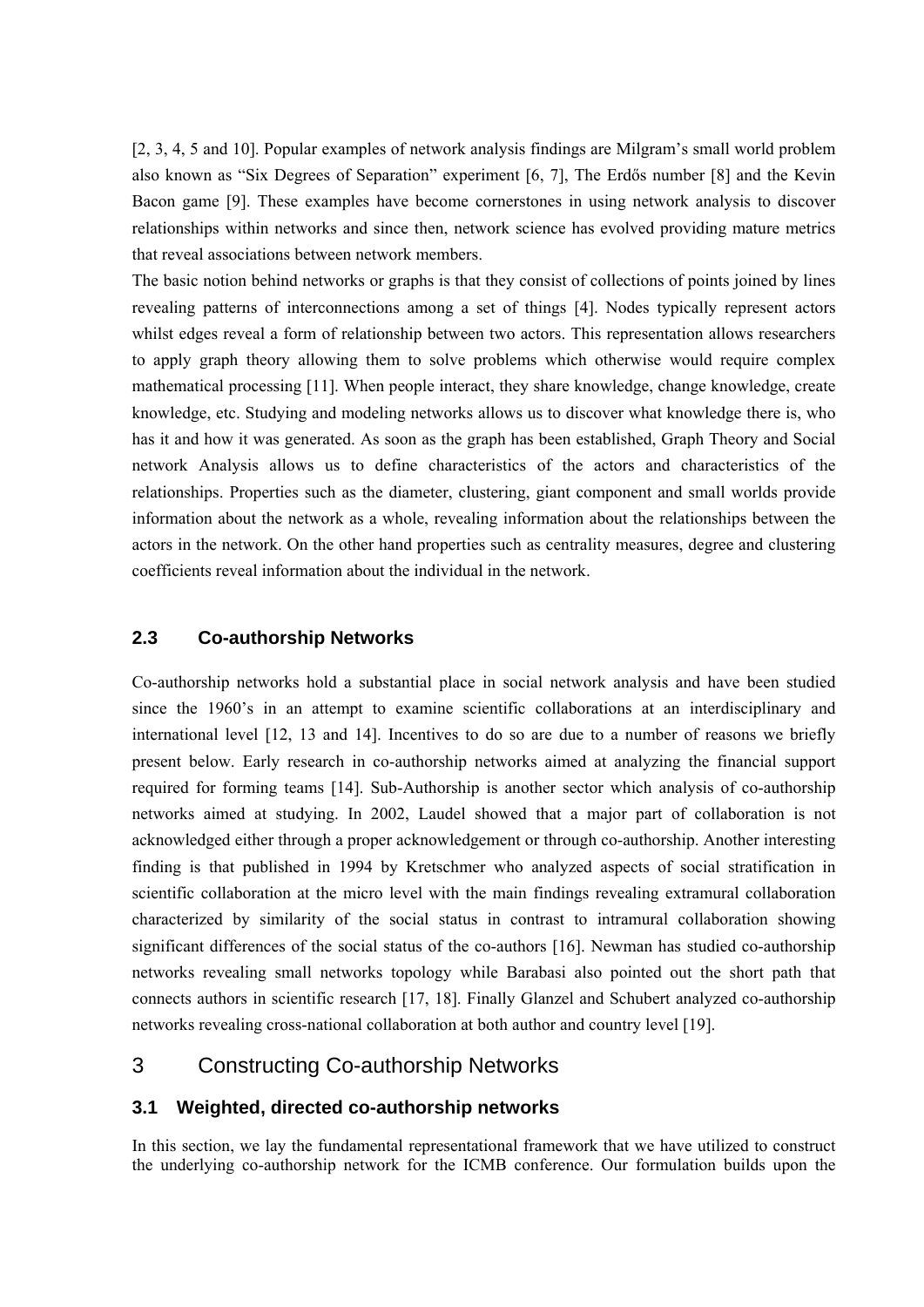general mathematical model of a directed – symmetrical weighted graph  $G = (V, E, W)$  where  $V = \{v_1, ..., v_n\}$  is the set of nodes corresponding to the set of unique authors,  $E \subset V^2$  is the set of edges between nodes and  $W \in M_{n \times n}$  is the associated weight matrix whose  $w_{ij}$  element stores the connection strength between the ordered set of authors  $(v_i, v_i)$ . Since the adopted representational model is a symmetric one,  $w_{ij} = w_{ji}$ ,  $\forall i, j \in [n]$  for  $i \neq j$  where the  $w_{ii}$  for  $i \in [n]$  weight elements correspond to the total number of publications for the  $i-th$  node. The connection strength  $w_{ij}$  for each edge  $e = (v_i, v_j) \in E$  can be quantified by initially considering the complete set of publications  $P = \{p_1, ..., p_m\}$  and by subsequently defining the function mapping  $f: P \to \mathcal{P}(V)$ , where  $\mathcal{P}(V)$  is the powerset of V, such that  $f(p)$  returns the set of authors (nodes) participating in article p. In this context, the elements of the weight matrix  $W$  can be determined through the utilization of the following equation:

$$
w_{ij} = |\{p \in P : w_i \in f(p) \land w_j \in f(p)\}| \tag{1}
$$

assigning a weight value to each pair of authors  $(v_i, v_j)$  *i*,  $j \in [n]$  which is equal to the number of their common publications. The functional mapping  $f$  can also be utilized for the determination of the set of edges Eby employing the following equation:

$$
E = \{ (v_i, v_j) \in V^2 : \exists p \in P, v_i \in f(p) \land v_j \in f(p) \} \tag{2}
$$

Some of the co-authorship network analysis metrics that are utilized in this paper, including degree centrality, closeness centrality, betweenness centrality and the extraction of the connected network components, require a binary weighting scheme for the edges. Such a weighing scheme can be easily obtained by extending the original one described in Eq.1 through the utilization of the following equation:

$$
w'_{ij} = \begin{cases} 1, if w_{ij} > 0; \\ 0, otherwise. \end{cases}
$$
 (3)

#### **3.2 Metrics for co-authorship networks**

This section summarizes the set of social network metrics that were employed to analyse the coauthorship network for the ICMB conference, including component, centrality and cluster analysis related measures [4], as well as the application of the AuthorRank modification of the original PageRank algorithm proposed by Liu et al. in [20]. These metrics measure various structural network properties, aiming at revealing significant information concerning the most important nodes, components and communities of the scientific collaboration graph that otherwise cannot be detected.

Component analysis, for instance, focuses on determining the subsets of network nodes for which there is a path between any given pair of nodes and thereby are characterised as connected components. The identification of the connected components for a co-authorship network is extremely critical since such networks are usually highly fractioned, formed by many disconnected components. Groups of nodes with significant importance can also be identified by performing community detection. In this paper, community detection was performed on the basis of the modularity minimization principle [4], aiming at grouping together nodes exhibiting a higher amount of ties with members within a particular set of nodes than with the rest of the network. In this context, community detection was conducted to reveal the tightest components within the co-authorship network of ICMB.

Another aspect of analysis is focused on extracting a set of centrality-related metrics, namely the degree centrality, closeness centrality and betweenness centrality. Degree centrality refers to the total amount of edges that are adjacent to a particular node, representing the simplest instantiation of the centrality notion since it measures only how many connections tie a given author to its immediate neighbourhood within the network. Closeness centrality, on the contrary, expands the original definition of the degree centrality by focusing on how close an author is to all the other authors. The closeness centrality measure can be calculated by determining a node's shortest-path distances to all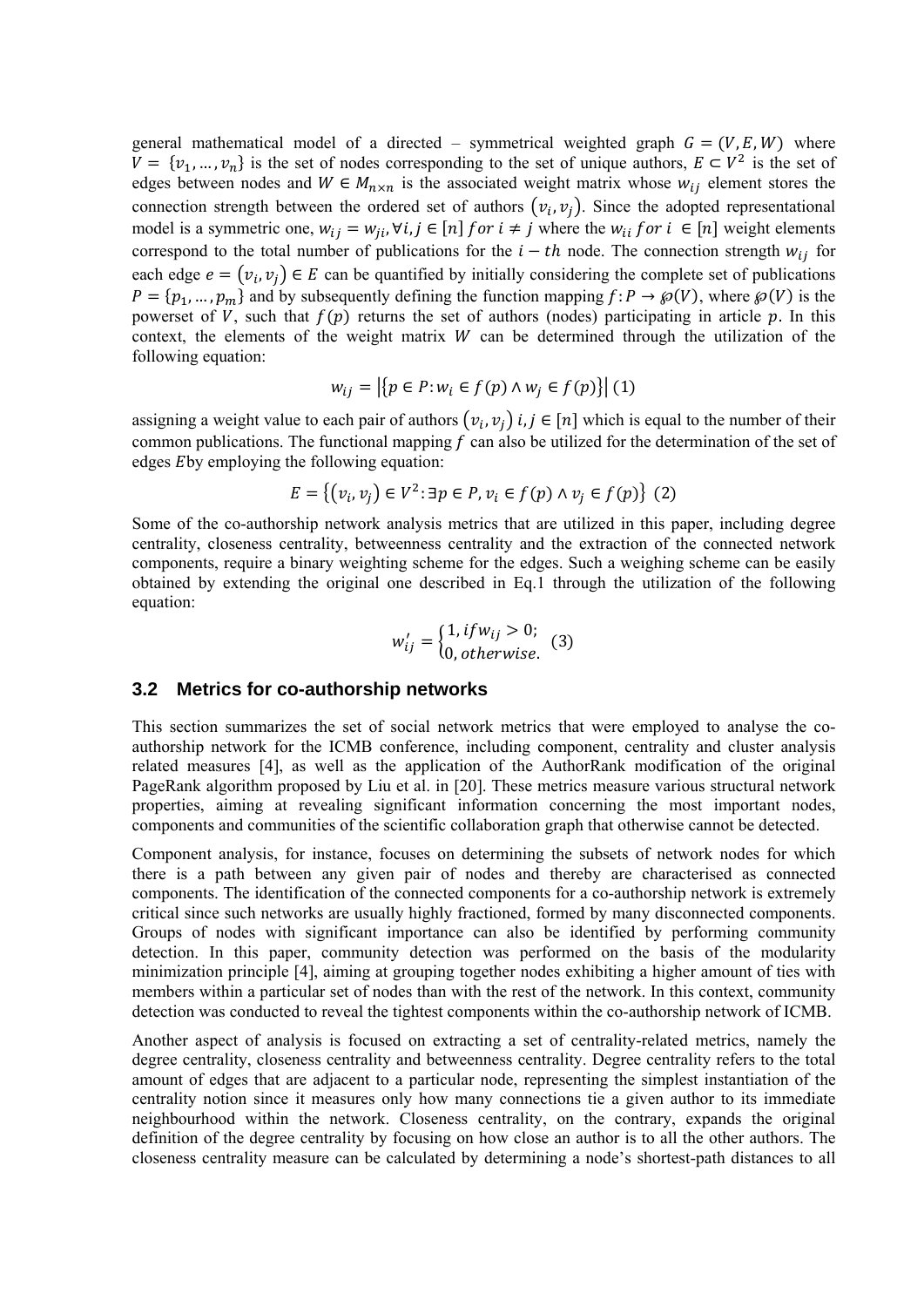other nodes in the network and by subsequently inverting these values to form a metric of closeness. This measure aims at distinguishing situations where an author may be well connected to its immediate neighbours but be part of a relatively isolated clique. Another important feature of the closeness centrality measure is that it can only be computed on a connected network. Therefore, since the ICMB co-authorship network is not a connected one, the closeness centrality values that are presented for a particular node are computed by considering the corresponding connected network component containing that node. Finally, betweenness centrality can be thought of as a different realization of centrality based on measuring the frequency of founding a given node on the shortest path between any pair of nodes in the network. In this sense, nodes that are often on the shortest path between other nodes are deemed to be highly central because they control the information flow within the network.

The AuthorRank is an alternative ranking mechanism initially proposed by Liu et al. in [11] to measure the prestige of a particular node by modelling inherited or transferred status, exploiting the adopted weighting scheme given by Eq.1. The AuthorRank metric is based on the original PageRank measure associated with the well-established notion of eigenvector centrality. PageRank can be easily calculated by employing a simple iterative algorithm, corresponding to the principal eigenvector of the normalized weight matrix which characterizes the co-authorship network graph.

### 4 ICMB Research Community Co-authorship Analysis

### **4.1 Overall Co-authorship Network Statistics**

We collected and analysed the ICMB-related publication data for the period of the last twelve years between 2002 and 2013 by archiving information concerning the authors, title, year and abstract of each article, resulting in a dataset which contains a number of 1155 authors and 643 publications. This paper, however, focuses exclusively on the structural information that can be extracted from the corresponding co-authorship graph which is built upon the first three of the aforementioned factors. Figure 1 presents the time evolution of the volume of publications over the years, having as an overall maximum a number of 110 publications in 2005, on the ICMB conference that was held in Australia.



#### *Figure 1. Volume of publications per year.*

Additional information concerning the authors' participation within the ICMB conference can be found in Figure 2, which jointly presents the time evolution of the number of authors and the number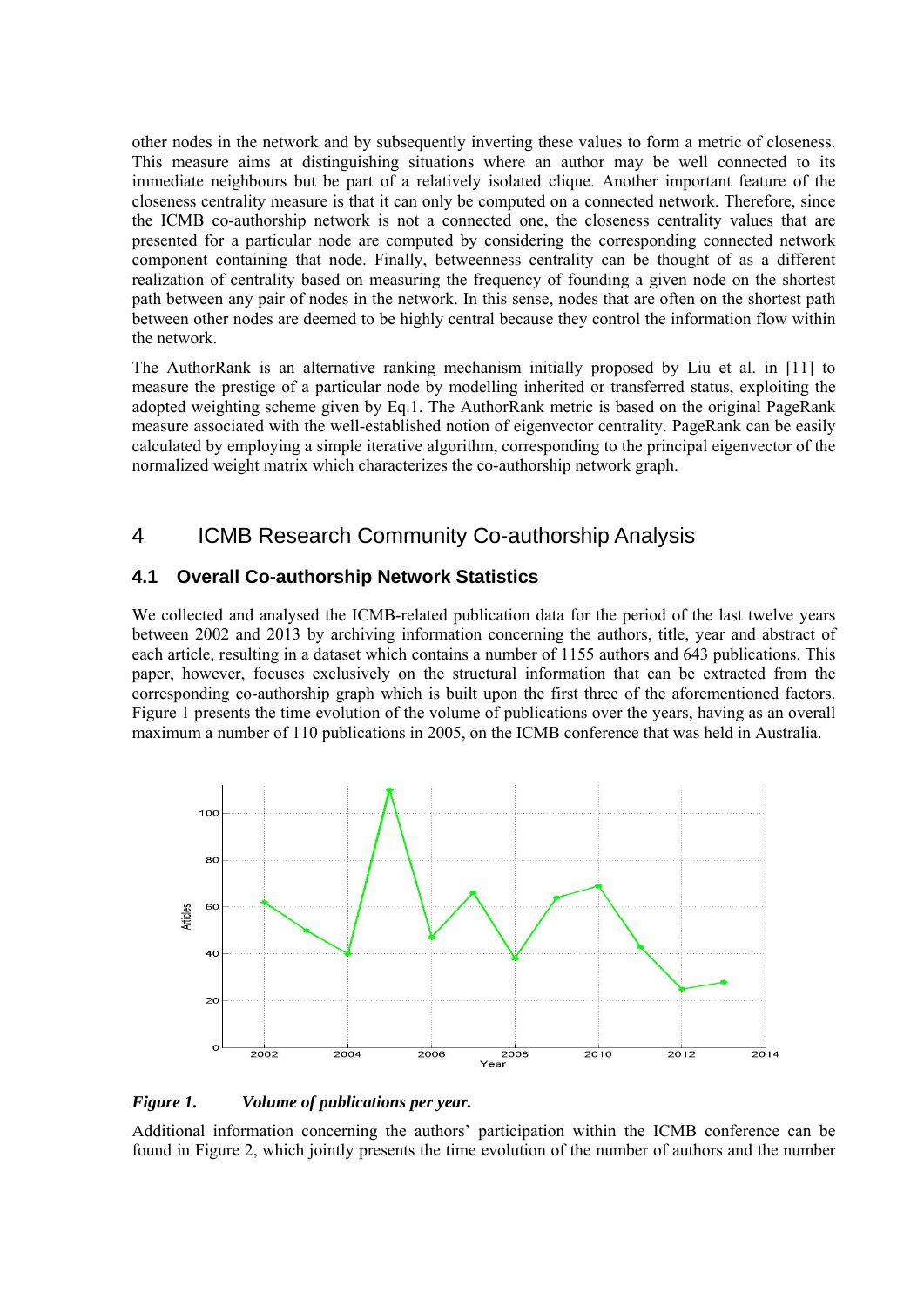of the new authors over the years. It is not surprising that both graphs exhibit an overall maximum at the fourth point of the time axis, corresponding to the 2005 ICMB conference held in Australia with 243 authors in total and 212 of them participating in the conference for the first time. The authors per publication distribution appears in Figure 3, indicating that the most common pattern of publication within the ICMB conference concerns pairs of authors for an amount of 223 (or 34.68%) publications.



*Figure 2. Volume of authors and new authors per year.* 



*Figure 3. Authors per publication distribution.* 

Figure 4 presents the complementary publications per author distribution indicating that the vast majority of participants (880 or 76.19%) within the ICMB conference published for a single time and then never published again. This result is in total accordance with the curve of the new authors per year in Figure 2, indicating that the volume of publications per year that are submitted by new authors is a significant portion of the total amount of authors for every year. There is only a small group of 14 authors that have published at least 8 papers throughout the 12 years of the ICMB conference which are presented in Table 1.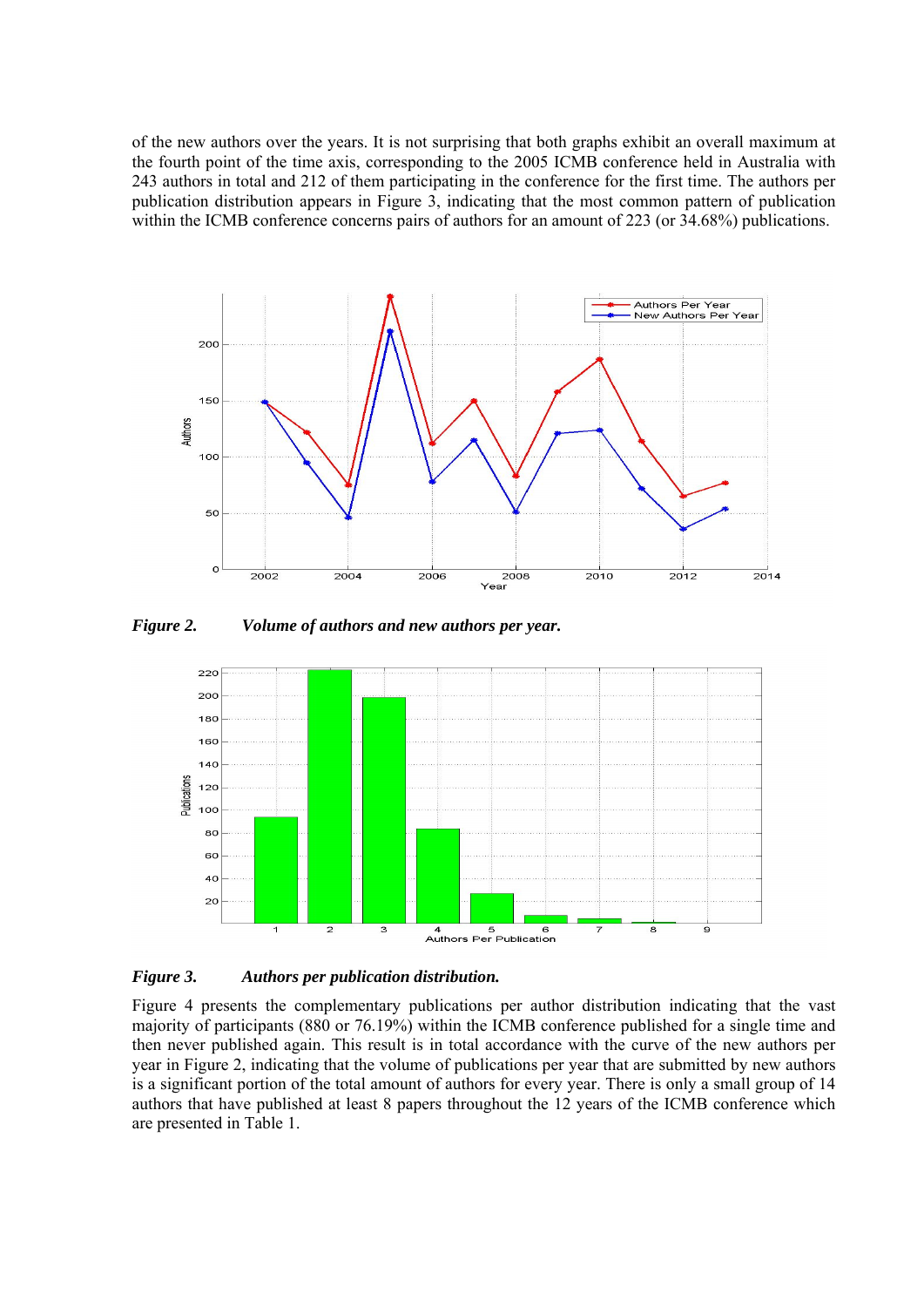

*Figure 4. Publications per author distribution.* 

The most active authors of the ICMB community appear on the top five rows of Table 1 which are namely Arkady Zaslavsky with 10 publications, Toshihiko Yamakami and Eusebio Scornavacca with 11 publications, Key Pousttchi with 13 publications and on the top of the list Geoge Giaglis with 20 publications.

| Rank | Author                 | <b>Publications Volume</b> |
|------|------------------------|----------------------------|
| 1    | George M Giaglis       | 20                         |
| 2    | Key Pousttchi          | 13                         |
| 3    | Eusebio Scornavacca    | 11                         |
| 4    | Toshihiko Yamakami     | 11                         |
| 5    | Arkady Zaslavsky       | 10                         |
| 6    | Andrea Rangone         | 10                         |
| 7    | Filippo Maria Renga    | 10                         |
| 8    | Katina Michael         | 10                         |
| 9    | Giovanni Camponovo     | 9                          |
| 10   | L. Pau                 | 9                          |
| 11   | Elaine Lawrence        | 9                          |
| 12   | Harry Bouwman          | 9                          |
| 13   | Antonio Ghezzi         | 9                          |
| 14   | Christos K. Georgiadis | 8                          |

*Table 1. Authors that published at least 8 articles.* 

### **4.2 Co-authorship Network Communities and Components**

Community detection for the co-authorship network of the ICMB conference was performed on the basis of the modularity minimization principle operating on the weight matrix of the graph given by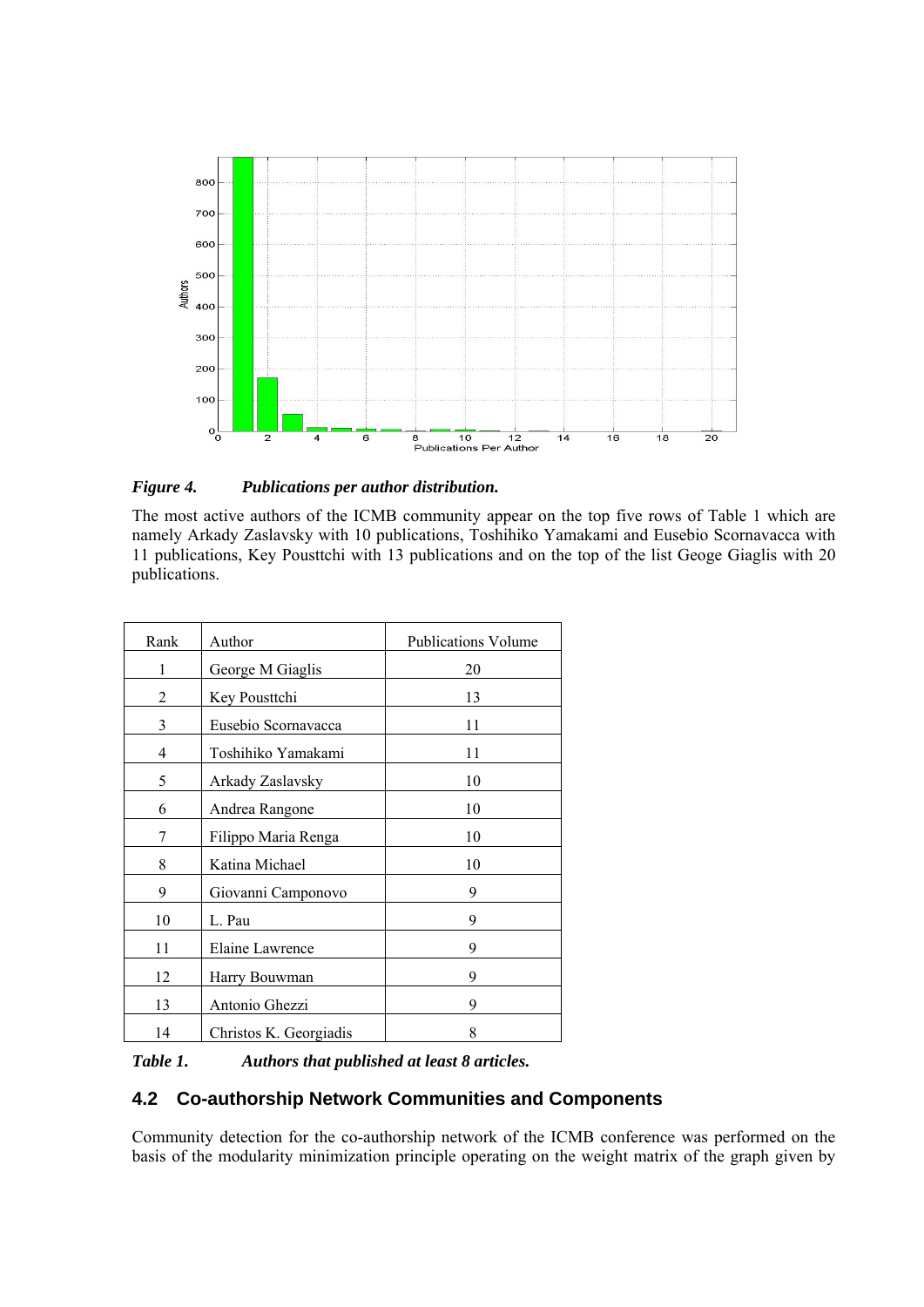Equation 1. The obtained clustering results and the corresponding co-authorship network organization into strongly tight groups of nodes are presented in Figure 6 where each community is denoted with a different colour. The top 10 largest communities that were extracted are summarized in Table 2 according to which the largest commmunity contains 45 nodes and it is identified by the name Xiangpei Hu which is its highest degree node. Harry Bouwman is the highest degree node of the second largest community with 41 nodes while Filippo Maria Renga is the highest degree author of the third largest community with 33 nodes. The list of communities containing a number of over 30 nodes is completed by mentioning the fourth largest community which is identified by the name of its highest degree node, Junichi Iijima.

The cross examination of the community detection results along with the information extracted from the component analysis, summarized in Table 3, can provide significant insight in inferring the collaboration patterns of authors that participated in the ICMB conference. Table 3, in particular, presents the top10 largest components of the co-authorship network, identified by the names of their highest degree nodes. Xiangpei Hu and Harry Bouwman appear on the first two positions of the largest components list containing 97 and 55 nodes respectively, indicating that they constitute representatives of larger scale node formations than their corresponding communities. The same situation may be encountered for the third largest co-authorship network component with 44 nodes, represented by George Giaglis, which is at the same time the highest degree author of the sixth largest network community with 27 nodes. However, this is not the case for the fourth largest network component, represented by Filippo Maria Renga with 33 nodes since this group of nodes coincides with third largest network community.

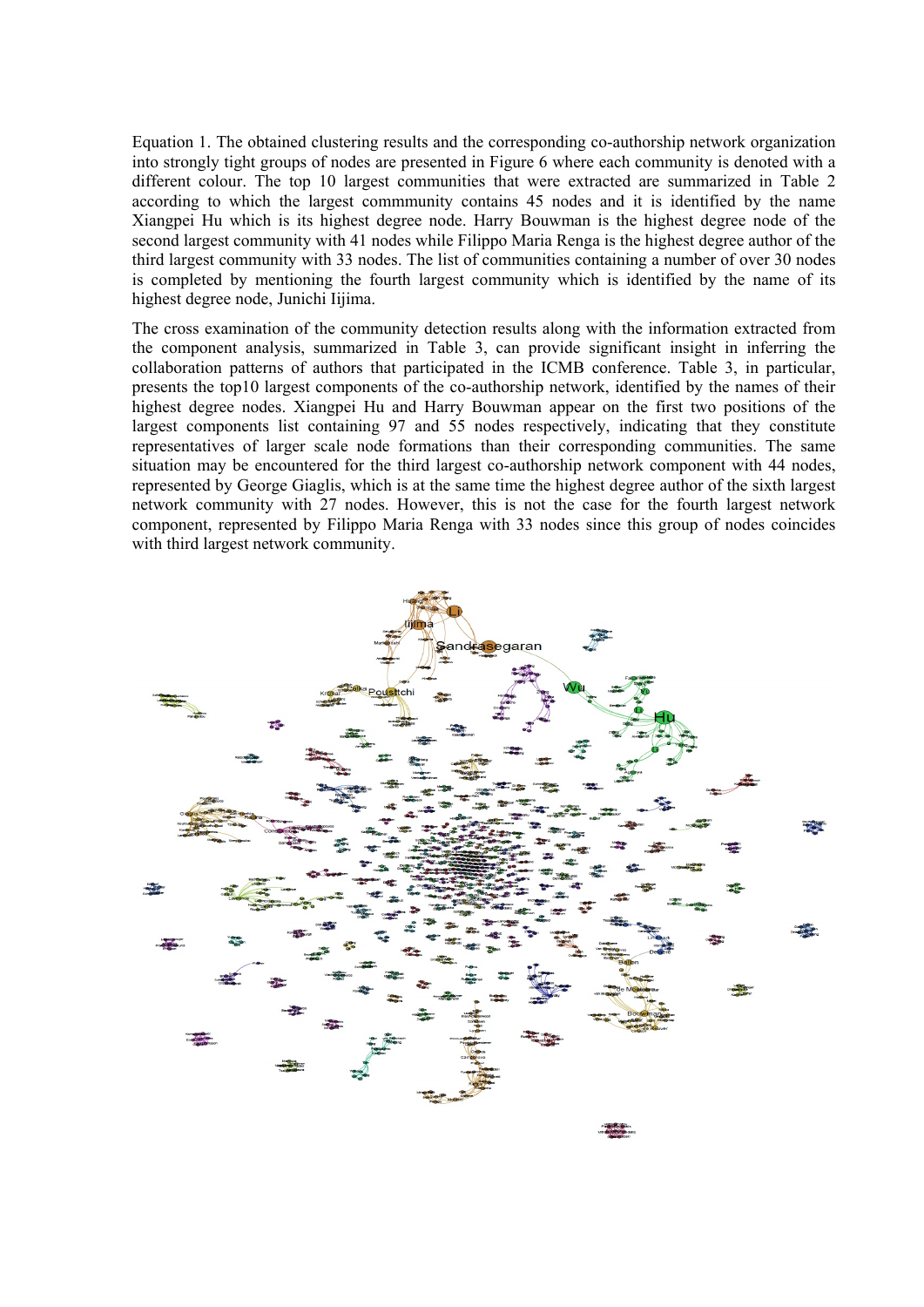| Rank           | Maximum Degree Node   | Nodes |
|----------------|-----------------------|-------|
|                | Xiangpei Hu           | 45    |
| $\overline{2}$ | Harry Bouwman         | 41    |
| 3              | Filippo Maria Renga   | 33    |
| 4              | Junichi Iijima        | 31    |
| 5              | Elaine Lawrence       | 28    |
| 6              | George M Giaglis      | 27    |
| 7              | Jinlong Zhang         | 26    |
| 8              | Key Pousttchi         | 21    |
| 9              | Ioanna D. Constantiou | 17    |
| 10             | Arkady Zaslavsky      | 17    |

### *Figure 6. ICMB communities.*

*Table 2. Top 10 co-authorship network communities.* 

| Rank | Maximum Degree Node       | Nodes |
|------|---------------------------|-------|
| 1    | Xiangpei Hu               | 97    |
| 2    | Harry Bouwman             | 55    |
| 3    | George M Giaglis          | 44    |
| 4    | Filippo Maria Renga       | 33    |
| 5    | Elaine Lawrence           | 28    |
| 6    | Guoqing Chen              | 26    |
| 7    | Arkady Zaslavsky          | 17    |
| 8    | Eusebio Scornavacca       | 15    |
| 9    | Virpi Kristiina Tuunainen | 15    |
| 10   | Chor Min Tan              | 15    |

*Table 3. Top 10 co-authorship network components.*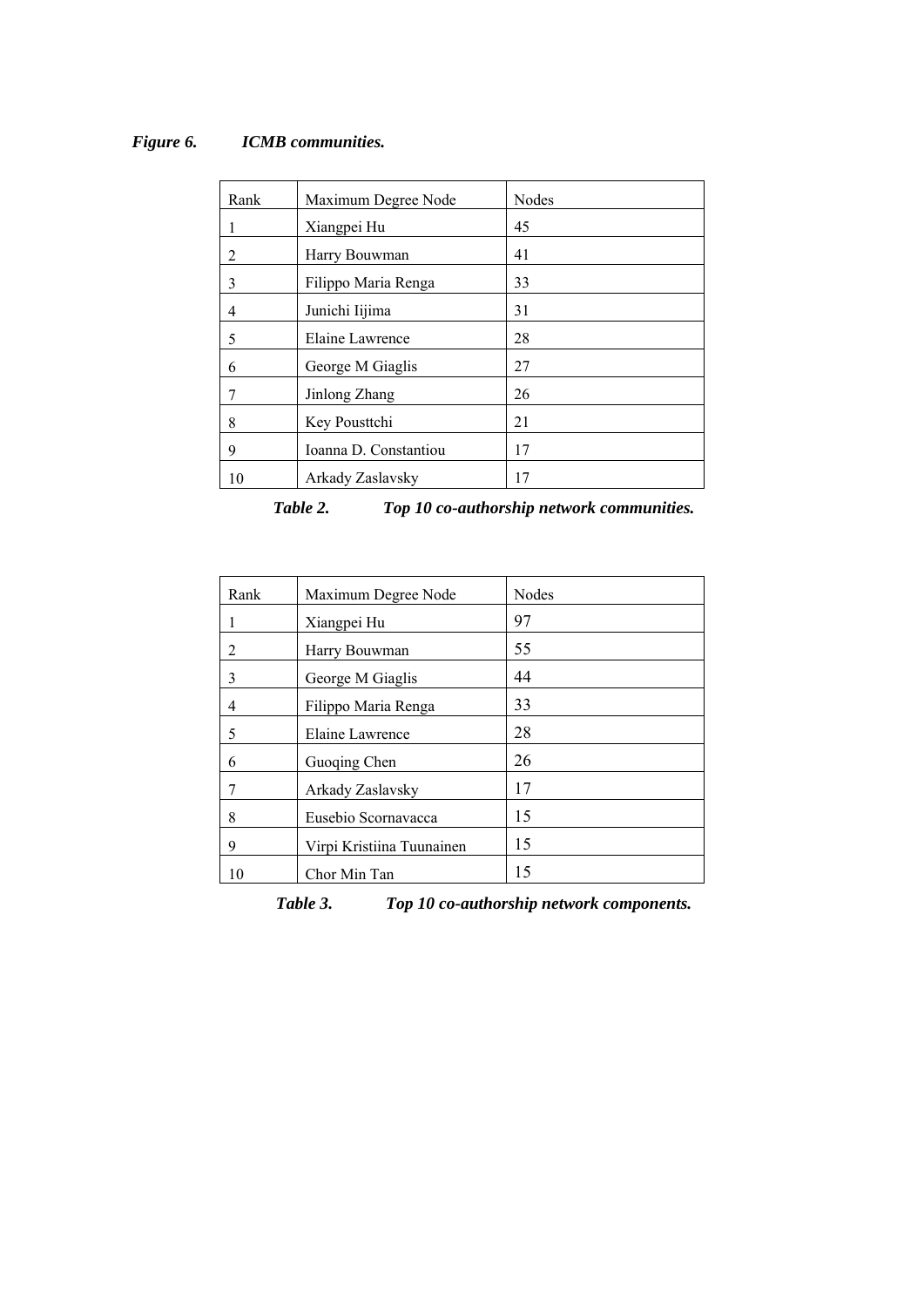### **4.3 Centrality Metrics and AuthorRank**



#### *Figure 5. Node degrees distribution.*

The degree centrality distribution is shown in Figure 5, following a rough power-law distribution with a few authors having a high connection degree, and most authors having a low degree. Table 4 presents the top 10 authors ranked by their corresponding degree centrality values along with their associated betweenness centrality and closeness centrality values. The five authors appearing on the top of the list in descending order are George M Giaglis (19), Xiangpei Hu (17), Arkady Zaslavsky (16), Elaine Lawrence (16) and Harry Bouwman (15). These authors happen to be the highest degree representatives of their corresponding network components and communities.

| Rank           | Author              | Degree | <b>Betweenness</b> | Closeness |
|----------------|---------------------|--------|--------------------|-----------|
|                | George M Giaglis    | 19     | 0.000667           | 0.014974  |
| 2              | Xiangpei Hu         | 17     | 0.004149           | 0.021761  |
| 3              | Arkady Zaslavsky    | 16     | 0.000165           | 0.013865  |
| $\overline{4}$ | Elaine Lawrence     | 16     | 0.000351           | 0.011919  |
| 5              | Harry Bouwman       | 15     | 0.001227           | 0.017427  |
| 6              | Filippo Maria Renga | 14     | 0.000344           | 0.012498  |
| 7              | Junichi Iijima      | 14     | 0.002941           | 0.021183  |
| 8              | Jinghua Huang       | 14     | 0.000958           | 0.020321  |
| 9              | Mo Li               | 13     | 0.003480           | 0.022818  |
| 10             | Andrea Rangone      | 12     | 0.000175           | 0.012155  |

#### *Table4. Top 10 authors in degree centrality.*

Table 5 presents the 10 highest AuthorRank scoring authors with their corresponding values. The top 5 most prestigious authors according to the AuthorRank metric in descending order are George M Giaglis, Arkady Zaslavsky, Elaine Lawrence, Eusebio Scornavacca and Xiangpei Hu which once again happen to be the highest degree representatives of their corresponding connected components and communities.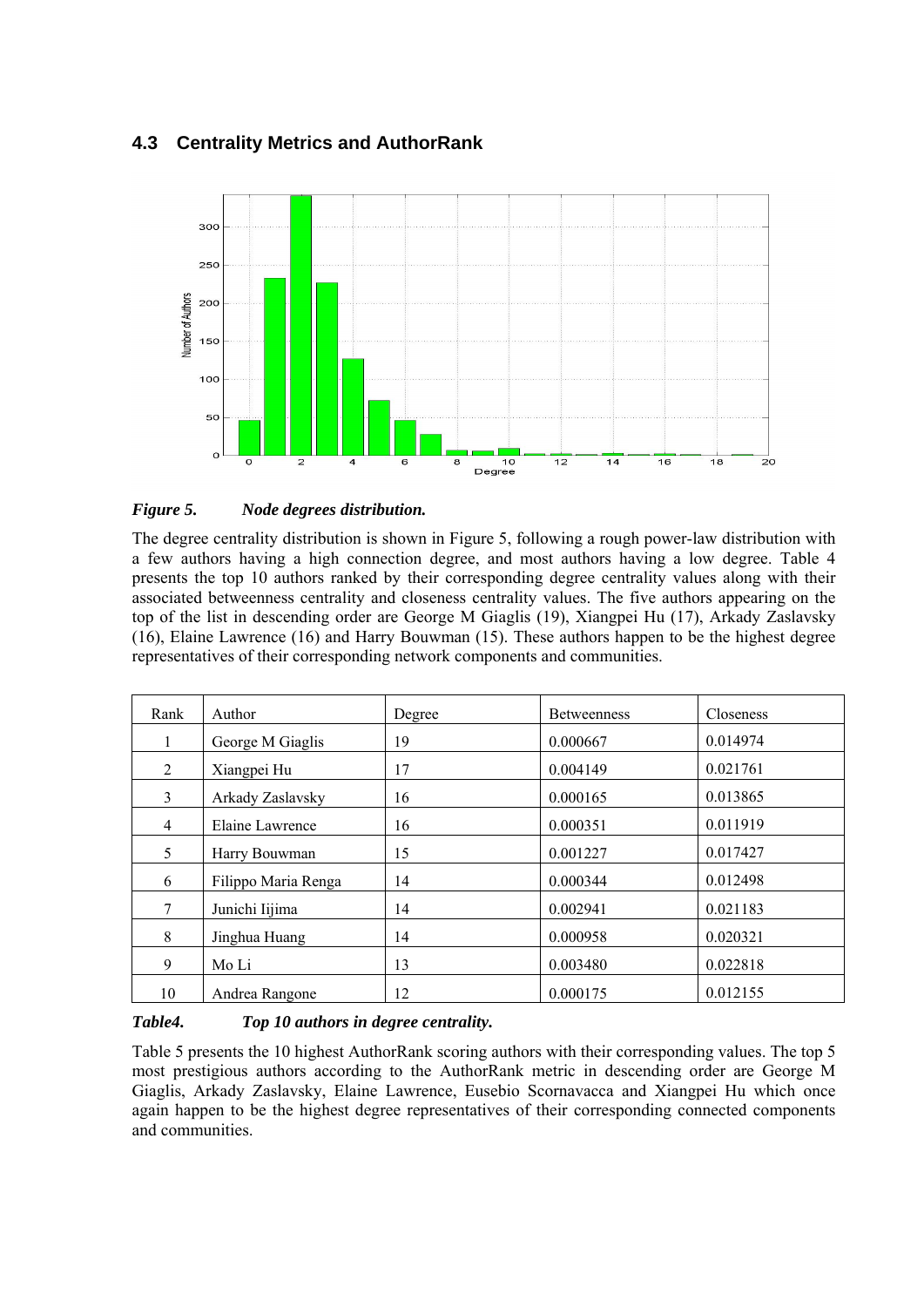| Rank | Author                    | AuthorRank |
|------|---------------------------|------------|
| 1    | George M Giaglis          | 0.004913   |
| 2    | Arkady Zaslavsky          | 0.004413   |
| 3    | Elaine Lawrence           | 0.004067   |
| 4    | Eusebio Scornavacca       | 0.003756   |
| 5    | Xiangpei Hu               | 0.003497   |
| 6    | Harry Bouwman             | 0.003352   |
| 7    | Key Pousttchi             | 0.003318   |
| 8    | L. Pau                    | 0.003277   |
| 9    | Katina Michael            | 0.003111   |
| 10   | Virpi Kristiina Tuunainen | 0.002752   |

*Table 5. Top 10 authors according to author rank.* 

### 5 Discussion

In this paper we have analyzed and presented findings on the co-authorship network of the ICMB Community from 2002 to 2013. Results depict the significant contribution the particular community has made in the field of Mobile Business through the last decade. Results show how the community evolved and matured through time, providing high quality scientific research papers to academia while at the same time forming clusters of collaboration within its members through co-authoring. Results presented in this paper represent only a small fraction of the analysis that can be performed with this set of data and primarily acts as a small example of key metrics for presentation within the ICMB community for conference purposes. Future directions of study include application of machine learning algorithms which predict ties in the co-authorship network both in terms of topics and fields of application.

### References

- 1. 12th International Conference on Mobile Business. http://www.wimobile.org/en/icmb/icmb2013.html (Accessed 03 10, 2014).
- 2. Easley, David, and Jon Kleinberg. "Networks, crowds, and markets." Cambridge Univ Press 6.1 (2010): 6-1.
- 3. Jackson, Matthew O. Social and economic networks. Princeton University Press, 2010.
- 4. Newman, Mark. Networks: an introduction. Oxford University Press, 2010.